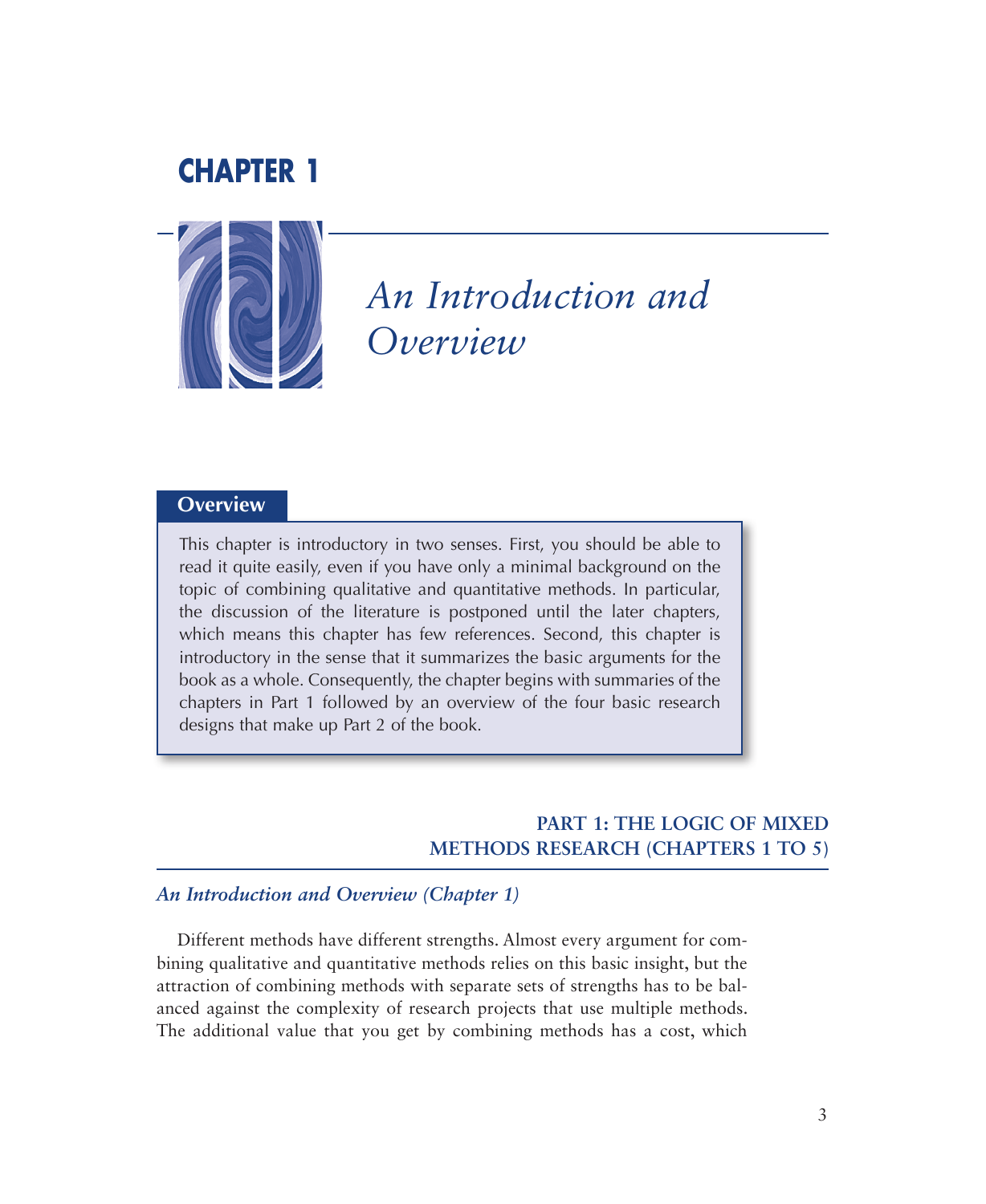comes from the serious challenges in designing and executing this kind of research. In fact, combining two methods often involves more than twice as much work as using a single method, since you must not only use each separate method effectively but also integrate them effectively. Simply having more results or different kinds of results does not inherently improve your work; in addition, you must bring those results together in a way that demonstrates the value of your additional effort. Hence, research projects that use multiple methods are not automatically preferable to studies that use just one method.

Both the appeal and the difficulty of integrating multiple methods are especially obvious when you want to bring together qualitative and quantitative methods. On the one hand, using very different methods is appealing because these methods possess very distinctive strengths. On the other hand, combining qualitative and quantitative methods can raise difficult problems precisely because they are so different. You may thus be attracted by the separate strengths of qualitative and quantitative methods but end up frustrated by practical problems in integrating both their different procedures and their different results. Hence, it is important to avoid an "anything goes" approach to combining methods—sometimes called methodological eclecticism. Example 1.1 illustrates the kinds of problems encountered by those who hold the simplistic belief that merely using more methods will lead to better results.

#### **Example 1.1** A Personal Experience With Methodological Eclecticism

My first experience in combining qualitative and quantitative methods was more than 25 years ago, when in my dissertation I studied how social networks influenced the sense of community in a retirement home. During the course of the research, I took extensive field notes, conducted in-depth interviews, collected two waves of surveys, kept systematic records of interaction patterns, and tracked a naturally occurring experiment as the home reorganized its basic structure.

Gathering this wealth of data was an exhilarating experience. Making sense of it was another matter. Ultimately, I used the different methods for a variety of purposes throughout my dissertation. For example, an early descriptive chapter began with global information from the survey data followed by several brief biographies from the in-depth interviews. The bulk of the data that I reported came from my participant observation, but one chapter presented complex statistical analyses of the interaction patterns as social networks.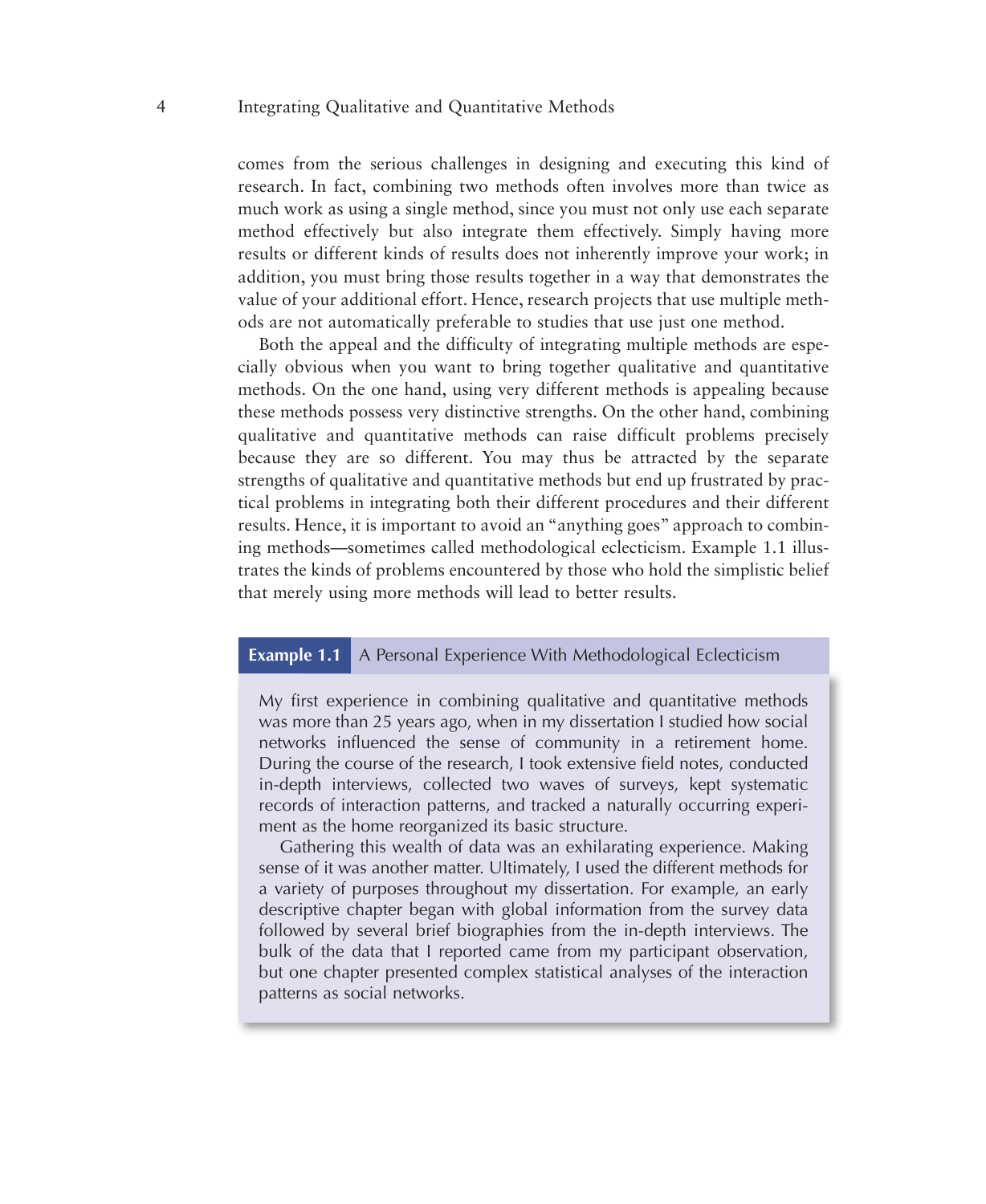At the conclusion of my dissertation defense, I wanted to know what my committee members thought of my efforts. One of my advisers, who was known for his extended metaphors, compared it to a Jell-O salad in which a number of things were held together by something that wasn't nearly as interesting as the bits and pieces themselves. Sadly, he was right. I had relied on a naive faith that merely using more methods would lead to a better understanding of what I was studying. Even though both the qualitative "bits" and the quantitative "pieces" had much to offer, I hadn't found a successful approach to integrating them.

The best way to resolve this dilemma is to create a careful connection between your reasons for using both qualitative and quantitative methods and a research design that suits those purposes. Thus, the real challenge is to integrate the different strengths that qualitative and quantitative methods offer; hence, the title of this book is *Integrating Qualitative and Quantitative Methods.* It is also worth noting that there are any number of other labels for the general goal of using both qualitative and quantitative methods within a single research project. Up until this point, the label *mixed methods research* has been replaced by phrases such as "combining qualitative and quantitative methods" or "integrating multiple methods." The reason for avoiding the term is that it can feel too casual—as if combining multiple methods involves little more than putting them together in the same project. In contrast, the current argument is that *integrating* qualitative and quantitative methods can be a very demanding task, and a number of researchers made similar arguments when the name *mixed methods* first appeared. Since that time, the name *mixed methods research* has become so well entrenched that it would be almost impossible not to recognize its dominance; hence, that terminology will appear throughout the remainder of the book.

The book's subtitle also indicates a *pragmatic approach* to these issues. At the most fundamental level, this amounts to linking your *purposes* (in terms of research questions) and your *procedures* (in terms of research methods) at every step. Choosing an appropriate research design means finding a match between the purposes that motivate your research and the procedures you use to meet those goals. In some cases, your best choice will be to rely on a single research method; in other cases, an integrated combination of methods will best serve your purposes. In the end, any decision to combine qualitative and quantitative methods must start with a careful consideration of why you want to do mixed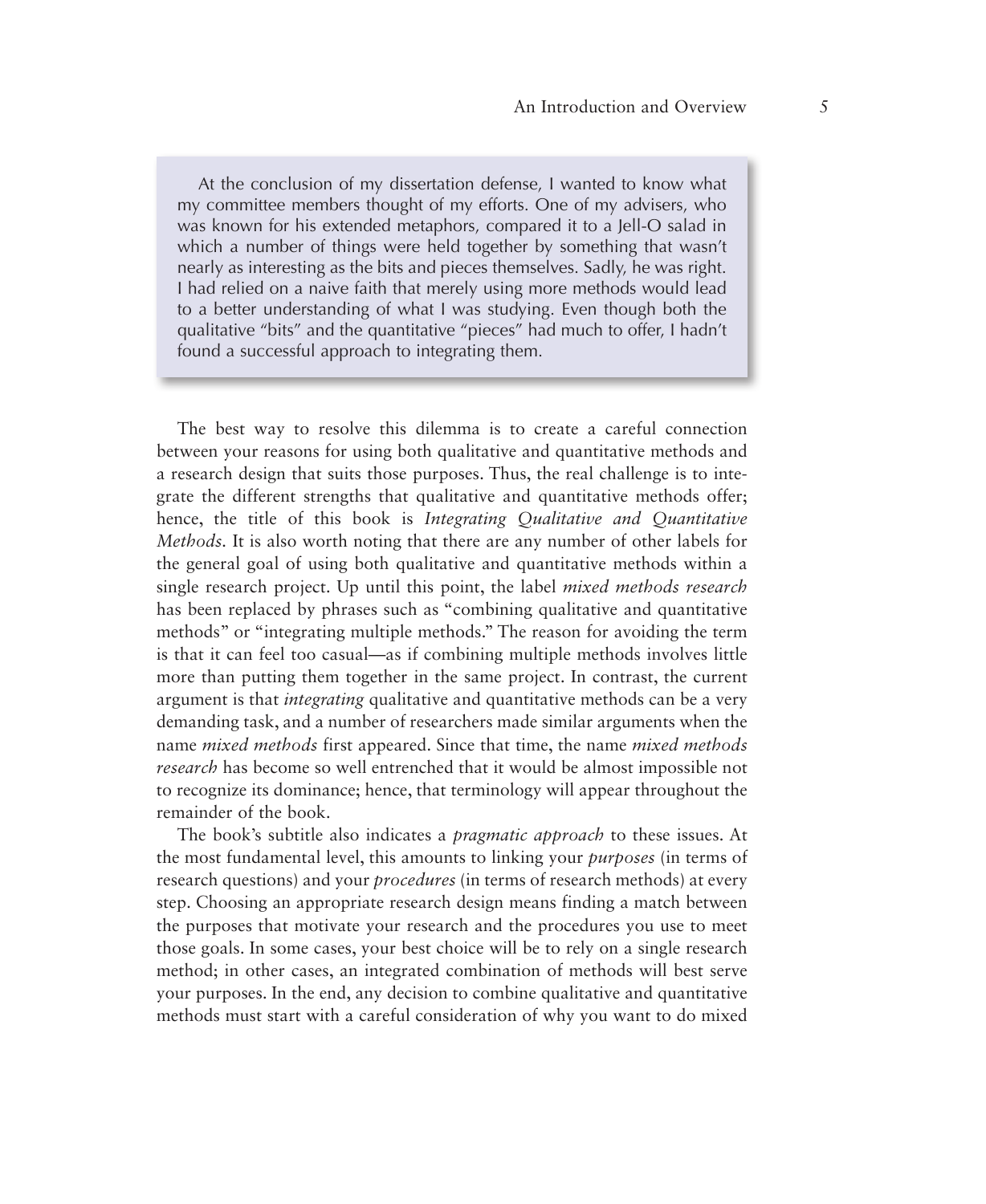methods research before you can decide how to do so. Again, using two methods can be more than twice as difficult as using one method because of the additional effort required to integrate the separate sets of results. Example 1.2 shows what can happen if you don't plan for this additional work right from the start.

## **Example 1.2** A Personal Experience With Ignoring the Need to Integrate Results

One of my first large-scale research projects combined data from focus groups and surveys to study the experiences of families who were caring for someone with Alzheimer's disease. The goal of the project was to compare the social support networks of family caregivers who were still providing care in the community with those who had placed their family member in a nursing home. At that time, there was little research on family caregivers in nursing homes, so the focus groups used open-ended discussions to explore differences in the experiences of communitybased and nursing home–based caregivers. In contrast, the surveys relied on well-established procedures from the social support literature to measure the positive and negative relationships that the caregivers reported.

Everything went smoothly until I began to compare the data analyses. According to the surveys, there were many supportive relationships and few negative relationships. Yet, when those same caregivers discussed their experiences in the focus groups, they were more likely to mention negative relationships. A lengthy series of further analyses eventually led to the conclusion that negative relationships were indeed rare (thus matching the survey data) but they were quite important when they did occur (thus matching the focus group data). This additional analysis was a time-consuming process: Because my original research design did not include any plan for dealing with this kind of discrepancy, the only option was to "dig through" the data for an answer.

Looking back, it is easy to see that my original design provided a good justification for using a qualitative method (i.e., exploring something that was poorly understood) and an equally good justification for the quantitative method (i.e., relying on well-developed measurement procedures). The problem was that I hadn't paid enough attention to *why* I was combining these different methods and *how* I would do so. Either of these studies would have worked well on its own, but I did not have a plan for *integrating* the two of them into a coherent whole.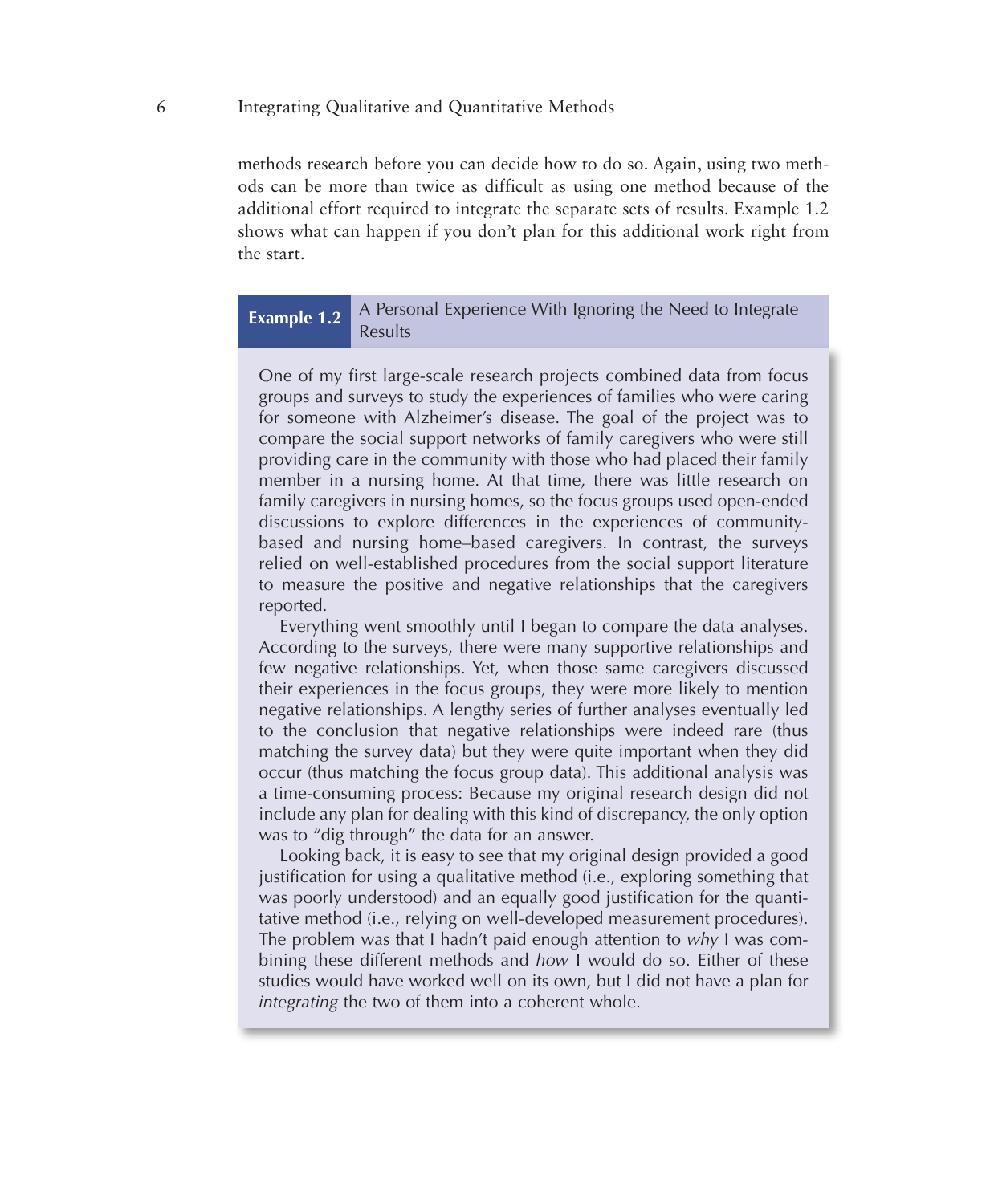Once you have reached the conclusion that using both qualitative and quantitative methods does make sense, you then face the further choice about how to do it. Because integrating different methods requires extra effort and resources, it would be foolish to attempt such a complex task without a solid strategy for accomplishing your goals. At present, however, there is little consensus about how to bring together qualitative and quantitative methods. Hence, when you do mixed methods research, you need to pay even more attention to research design than when you use a single method. This book cannot promise to resolve all of those issues, but it will provide you with both a set of practical research designs and a broader conceptual framework for making decisions about when to use those designs.

Research design is all about making decisions. To make good choices about research design, you need to know both what your options are and how to evaluate those options. Consequently, the core of this book devotes a chapter apiece to four research designs that give you practical options for integrating qualitative and quantitative methods, along with guidance on the specific purposes that each of these designs can serve. Thus, you can choose a specific design only after considering the broader issues that are the subject of the chapters in Part 1 of this book.

#### *Pragmatism as a Paradigm for Mixed Methods (Chapter 2)*

Chapter 2 lays out the connections between pragmatism as a philosophy and mixed methods research as a way of doing social science research. The essence of pragmatism can be found in its root word, *pragma,* from the Greek word for "action," which indicates that knowledge comes from taking action and learning from the outcomes. From a pragmatic point of view, this principle applies to all of human experience, and research is simply a more self-conscious and careful effort to link actions with their likely consequences.

Within pragmatism, *inquiry* is the specific term that is applied to processes such as research. Inquiry is an explicit attempt to produce new knowledge by taking actions and experiencing their results. Inquiry occurs when you confront situations that fall outside your existing knowledge and then take action to extend your knowledge so you know how to proceed when you encounter similar situations. The products of inquiry are "warranted beliefs" about actions and their likely consequences. It is important to note, however, that human experience occurs within historical and cultural contexts, so your current warranted beliefs can evolve as you encounter new situations.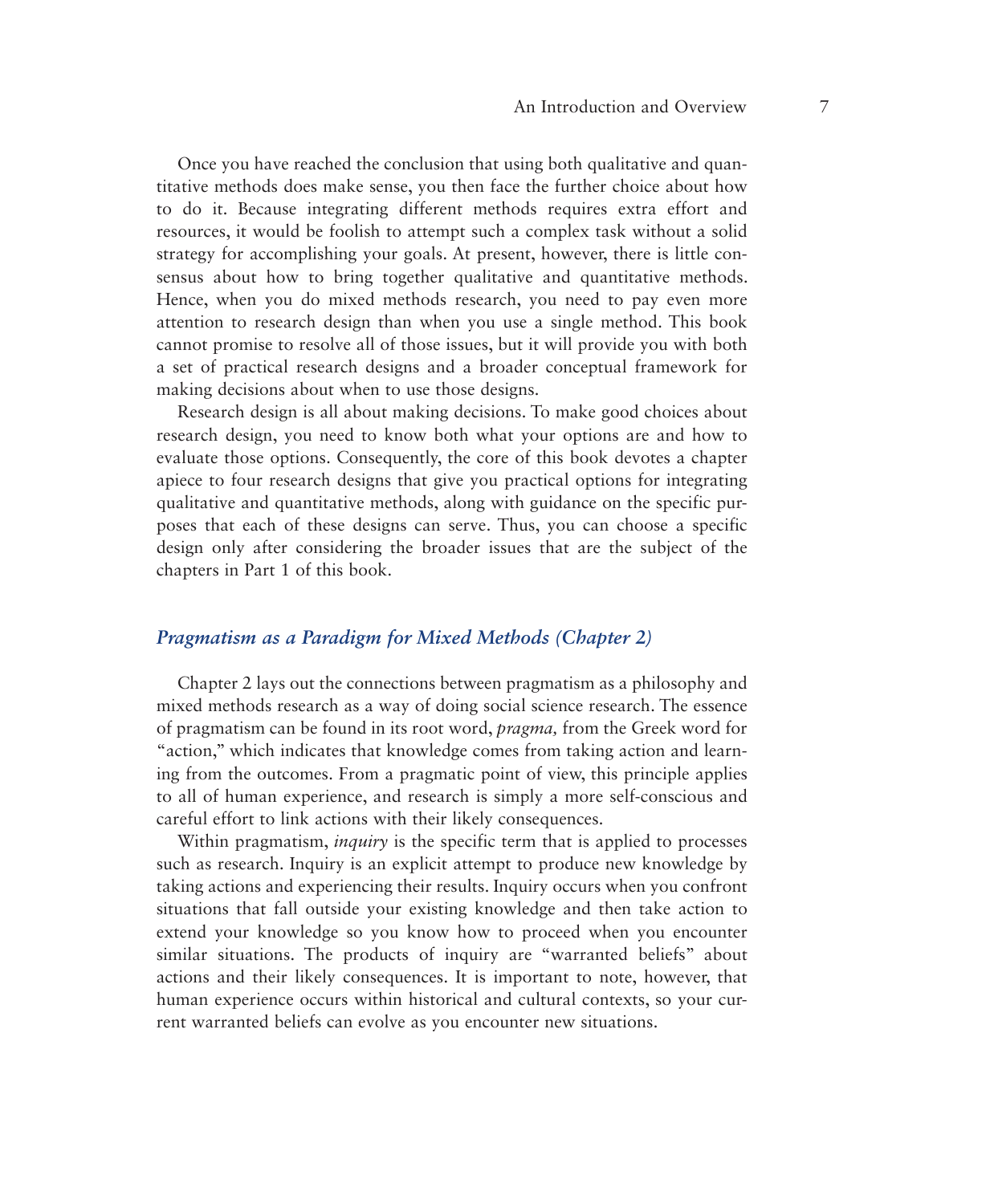**Figure 1.1** Dewey's Five-Step Model of Inquiry as Applied to Research



Examining inquiry as a formal process, Figure 1.1 shows that inquiry begins with a problem or question that needs to be answered. At the next step, you reflect on the nature of the problem as you seek possible solutions. In addressing research questions, these potential solutions typically take the form of a research design. Once you have generated this potential research design, you reflect further on what it implies about the actual methods involved in your research (i.e., the data collection and analysis that are the ultimate actions in any research project).

This summary of pragmatic inquiry highlights the importance of research design as a link between your broader purposes, as represented by the initial research question, and your specific procedures, as represented by research methods. Figure 1.1 points to this central role of research design as a pivot point between your purposes and your procedures. On the one hand, it is the key link to your research questions; on the other hand, it is the main determinant of your research methods.

As a paradigm, pragmatism gives mixed methods researchers a shared view of how to conduct research. The kind of consensus implied by a paradigm does not, however, apply at the technical level of research methods. Instead, it implies a more conceptual agreement about research in terms of both the purposes it pursues and the procedures it uses to pursue those purposes. In particular, mixed methods researchers follow a pragmatic path by consistently asking, What difference would it make to do your research one way rather than another? Pragmatism can thus be considered a "paradigm of choices," a description that is particularly appropriate for mixed methods research because of the complexity of the choices involved in integrating qualitative and quantitative methods.

## *Research Design and Research Methods (Chapter 3)*

Chapter 3 compares *qualitative research* and *quantitative research* as opposed to qualitative methods and quantitative methods. These two approaches to researching the social world emphasize both different purposes and different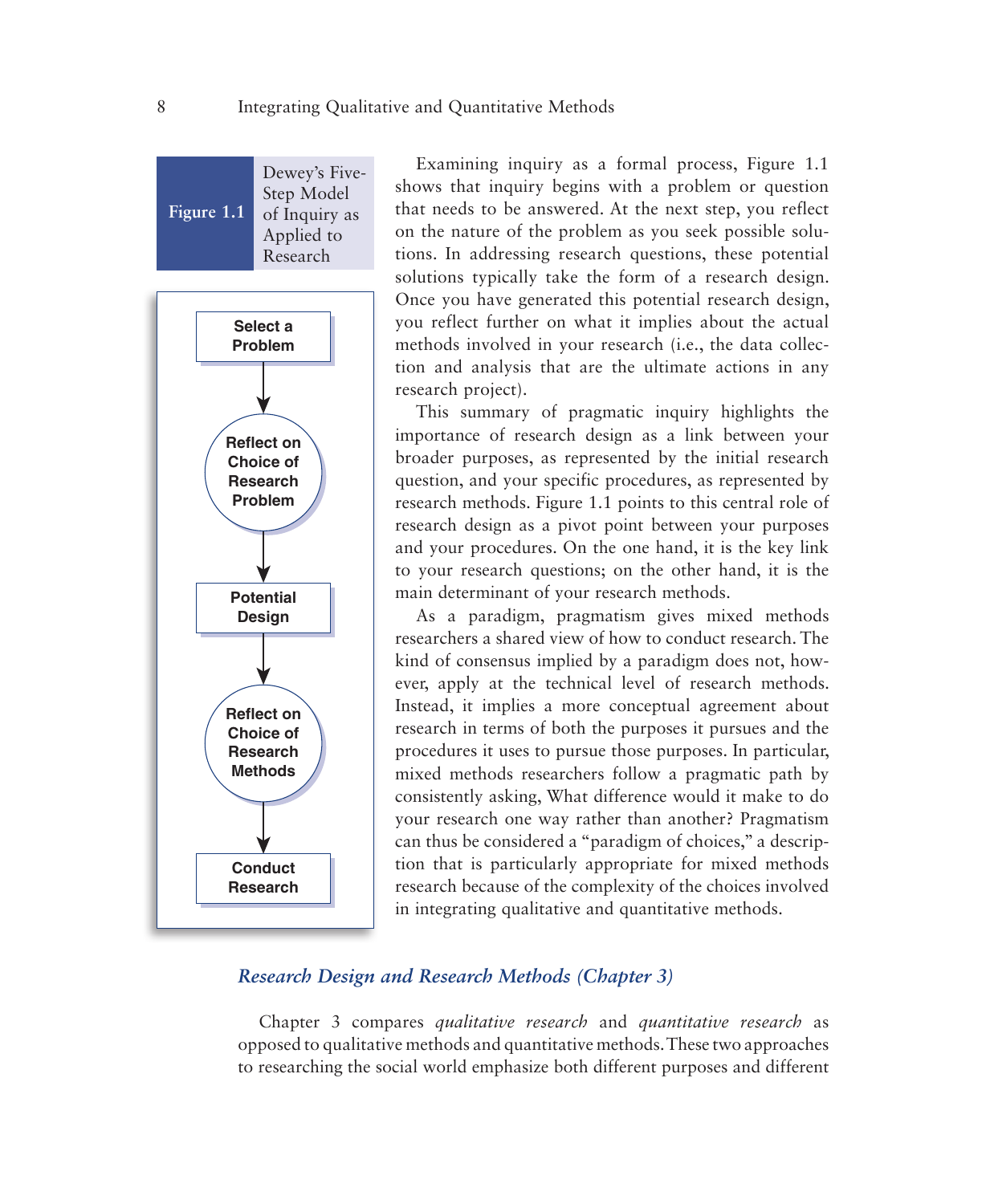procedures for meeting those purposes. As Table 1.1 shows, qualitative research concentrates on a set of purposes (or research goals) that are typically *inductive, subjective,* and *contextual,* while the purposes associated with quantitative

research are typically *deductive, objective,*  and *general.* In addition, both approaches use a set of procedures (i.e., research methods) that are particularly appropriate for their own purposes.

Saying that qualitative research uses induction means that this approach emphasizes using your observations to generate theory. Saying it relies on subjectivity emphasizes using your research experience to interpret the social world. Saying it relies on context emphasizes collecting

| Table 1.1               | Comparing Qualitative and<br>Quantitative Research |                          |  |
|-------------------------|----------------------------------------------------|--------------------------|--|
| Qualitative<br>Research |                                                    | Quantitative<br>Research |  |
| Induction               |                                                    | Deduction                |  |
| Subjectivity            |                                                    | Objectivity              |  |
| Context                 |                                                    | Generality               |  |

detailed data that tell you about specific settings and circumstances. For example, when you do participant observation, you typically work within a particular location (context) to understand the lives of community members (subjectivity) in ways that help you describe their perspective on the social world (induction).

In contrast, saying that quantitative research uses deduction emphasizes using your observations to test theories. Saying it relies on objectivity emphasizes minimizing your impact as a researcher on the results. Saying it relies on generality emphasizes collecting data you can apply to a wide variety of settings and circumstances. For example, when you conduct a survey, you want the results to apply to a broad range of people (generality) in ways that treat every research participant alike (objectivity) so you can determine whether your observations match your hypotheses (deduction).

How are actual research methods related to these larger packages of purposes and procedures? The research methods covered in this book are primarily tools for collecting data. Qualitative methods, such as participant observation and open-ended interviewing, have strengths that are especially useful for inductive-subjective-contextual research, while quantitative methods, such as survey interviews and experimental interventions, are especially well suited to deductive-objective general research. Thus, both qualitative and quantitative research provide well-developed matches between a set of research purposes and a corresponding set of research procedures. Mixed methods research, however, is still developing a clear conception of both its typical research goals and the methods that match those goals. Hence, Chapter 4 considers three different motivations for integrating qualitative and quantitative methods.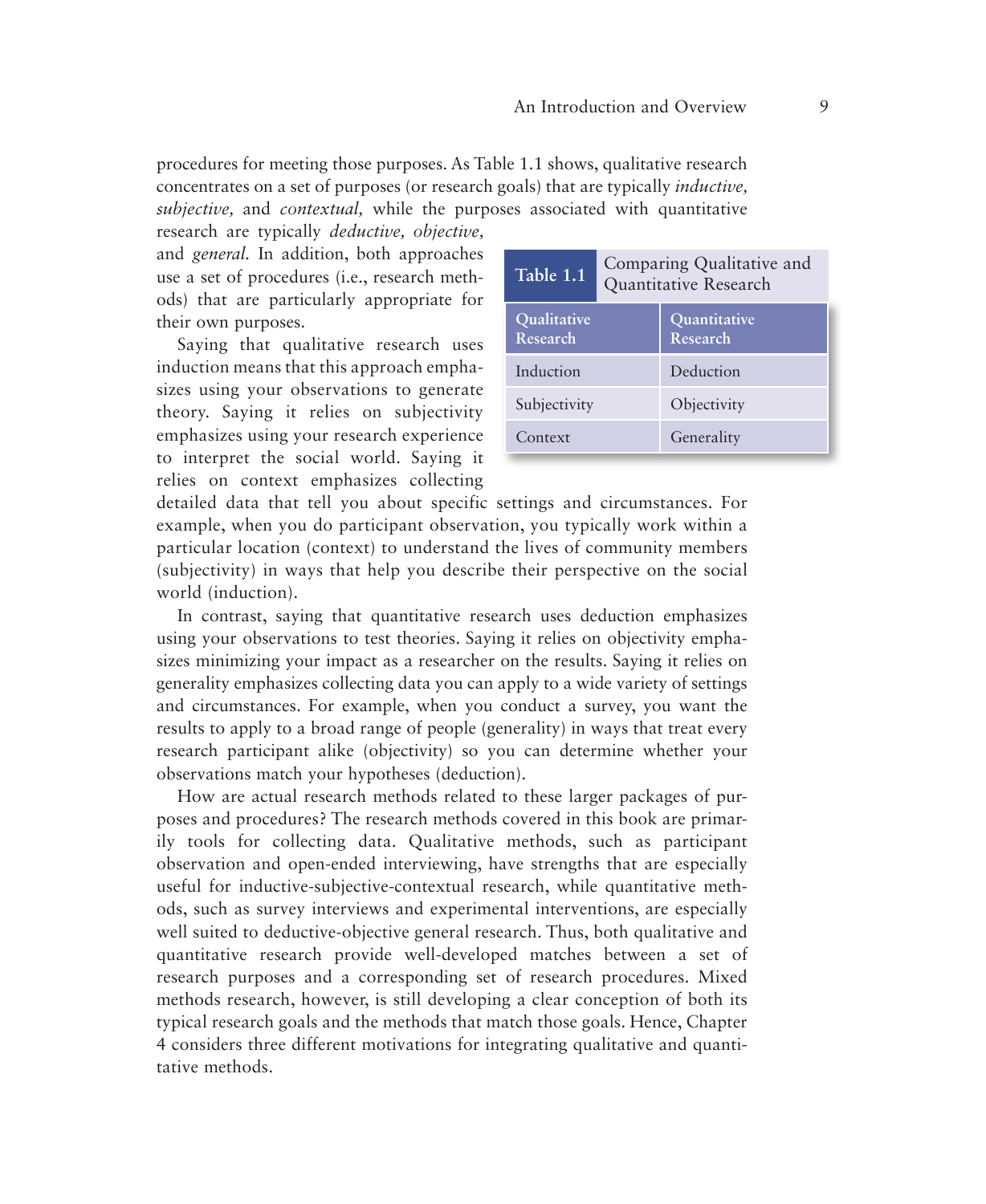#### *Motivations for Using Mixed Methods Research (Chapter 4)*

Social scientists have developed a range of reasons for integrating the different strengths of qualitative and quantitative methods. This chapter provides an overview of three broad purposes for combining qualitative and quantitative methods, but this book does not attempt to cover each of these motivations. Instead, it provides a detailed examination of research designs that fall within a single broad motivation for combining methods: *sequential contributions.* In research motivated by sequential contributions, your goal is to use the strengths of one method to enhance the performance of another method. This approach relies on a division of labor in which each method serves a different purpose and one method builds on what you learned from the other. For example, you might link qualitative methods as an input to designing a program intervention, or you might start with a preliminary survey to locate appropriate participants for a core qualitative study. Thus, in Figure 1.2, which compares sequential contributions to two other motivations, the symbol for sequential contributions is an arrow that links the two methods.

The goal of producing sequential contributions is not the only reason for combining qualitative and quantitative methods, however, and Chapter 4 also covers the two other basic motivations that are shown in Figure 1.2: *convergent findings* and *additional coverage.* It is important to understand how sequential contributions differs from these other options, because each results in conducting mixed methods research for fundamentally different purposes—which often leads to very different research designs.

#### **Figure 1.2** Three Motivations for Combining Qualitative and Quantitative Methods

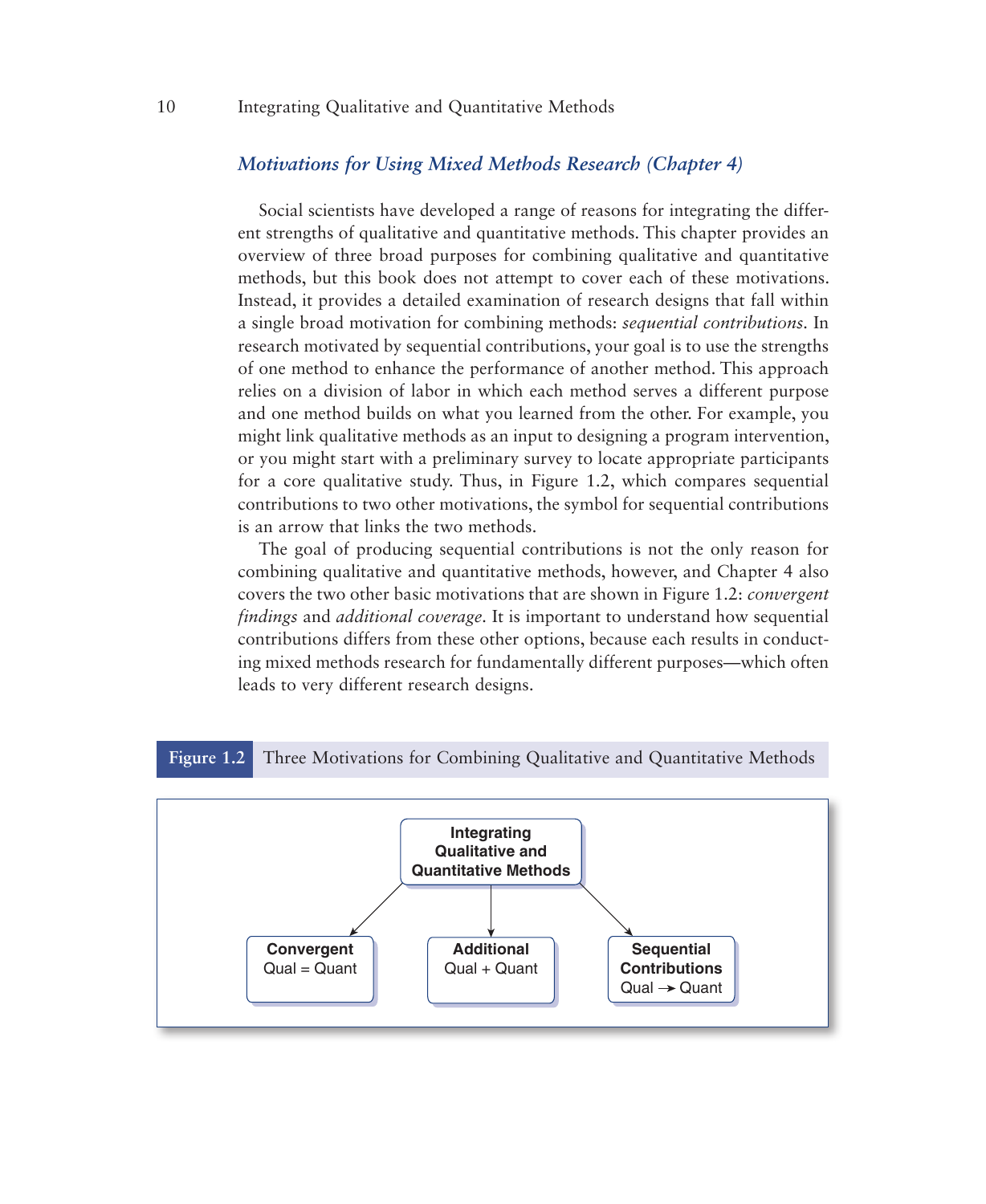Among the various motivations for integrating multiple methods, one of the best-known goals is to produce convergent findings across different methods that each address the same research question, as symbolized by an equal sign. For example, you might want to examine the same research question using both a survey and qualitative interviews to determine whether the results are similar. This motivation, also known as triangulation or cross-validation, signals that your goal is to produce similar results from methods with different strengths. The main difference between convergent findings and sequential contributions is that the former compares the results from different methods that investigate the same research question, while the latter uses the results from one method to contribute to the needs of another.

In contrast, studies that pursue mixed methods through additional coverage, as symbolized by a plus sign, match the strengths of each method to a specific purpose or set of purposes and then use each method to study a separate part of the overall question. For example, you might collect most of your data for a case study of a community through participant observation and also conduct a small survey to cover a topic of special interest. Like research that uses sequential contributions, studies based on additional coverage also rely on a division of labor between methods. Therefore, you choose your methods according to their strengths for accomplishing specific tasks within the project as a whole. The difference is that additional coverage assigns each method to its own separate purpose within the larger project, while sequential contributions explicitly uses the results of one method to enhance the effectiveness of another.

Although sequential contributions, convergent findings, and additional coverage motivations all recognize that different methods have different strengths, each uses that basic insight in different ways to pursue different purposes. Yet the same message comes through in every case: The research design that you choose must link your purposes to your procedures. A research design that provides a useful combination of strengths for some purposes may be completely inappropriate for other purposes. Hence, it is crucial to begin with a clear understanding of the purposes that motivate your decision to integrate qualitative and quantitative methods.

#### *The Sequential Priorities Model (Chapter 5)*

In studies that are motivated by the goal of producing sequential contributions, qualitative and quantitative methods serve separate but closely linked purposes so that the results of one can enhance the effectiveness of the other.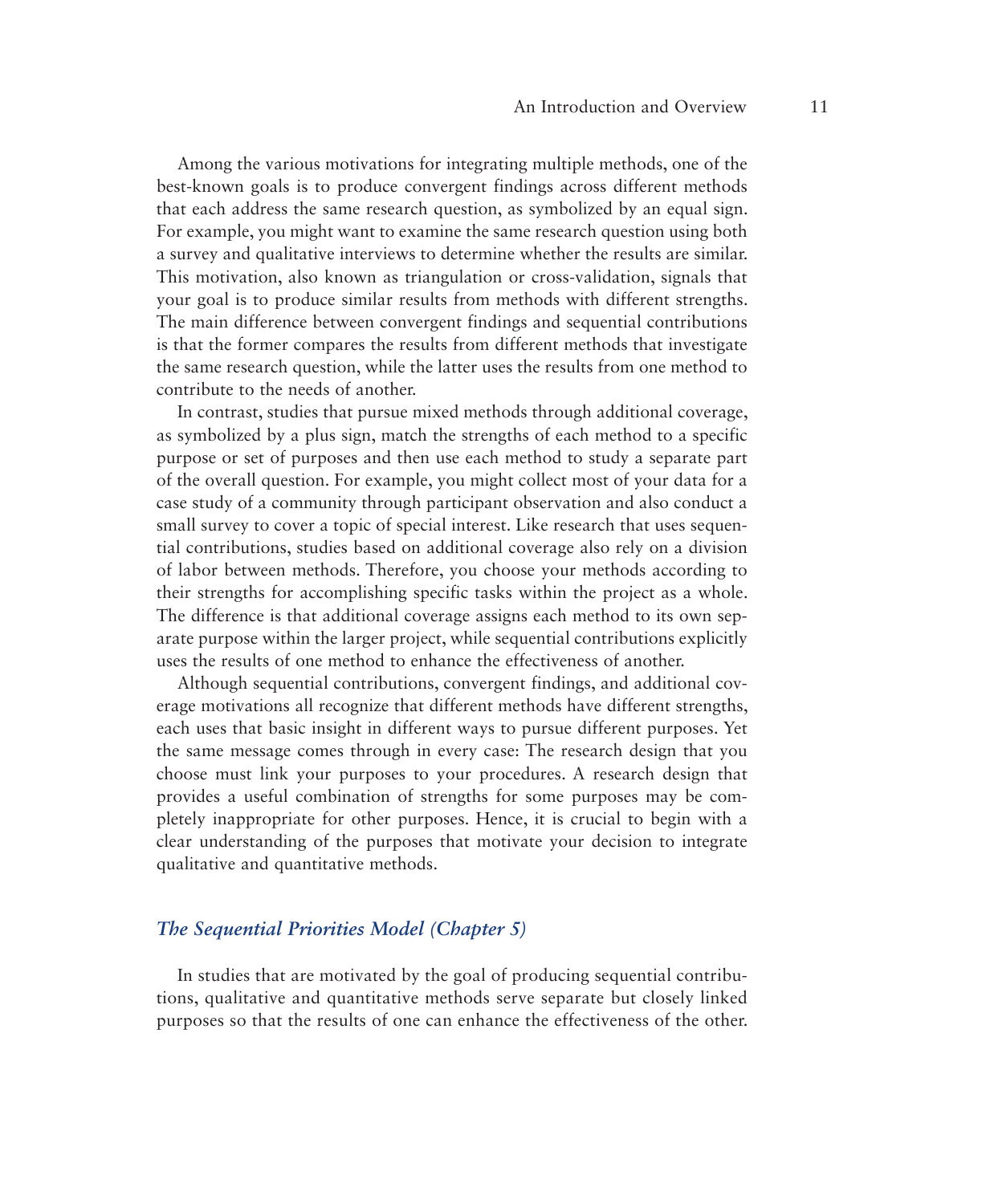This book concentrates on a set of research designs that use this basic logic to assign different roles to the qualitative and quantitative methods. These research designs arise from two fundamental principles:

1. *Prioritizing.* A division of labor assigns different roles to a *core method,* which supplies the key strengths your project requires, and a *supplementary method,* which contributes additional strengths to enhance the effectiveness of your core method. Either a qualitative or a quantitative method can serve as your core method, depending on which one best serves the overall goals of your project. The designs in this book match both a core method that is qualitative with a supplementary method that is quantitative and a core quantitative method with a supplementary qualitative method. For example, if your main purpose was to generate theory, then a core qualitative method would be most likely to meet that goal; alternatively, if your highest priority was generalizing to other populations, you would want to use a core quantitative method.

2. *Sequencing.* The methods are used in a specific order such that the supplementary method is either an input to or a follow-up on the core method. The place of the supplementary method within the sequence depends on whether your core method is more likely to benefit from a *preliminary input* or a *follow-up extension.* For the designs in this book, a sequence that begins with a qualitative method will proceed to a quantitative method, while a sequence that begins with a quantitative method will proceed to a qualitative method. For example, you might use a supplementary quantitative method that came either before or after a core qualitative method, depending on the strengths that the supplementary method was contributing to that core method.

Combining these two principles leads to four basic research designs for pursuing sequential contributions, as shown in Table 1.2. The columns in the diagram reflect the fact that the core method may be either qualitative or quantitative, depending on the goals of your project. The rows reflect the fact that the supplementary method can be either an input or an extension to the core method. Each of the four cells also contains a pictorial summary of the corresponding research design, using a notation developed by Janice Morse (1991). In this notation, the core method is shown in capital letters and the supplementary method in small letters, while an arrow shows the sequence.

Starting in the top row of Table 1.2, designs based on *preliminary qualitative inputs* begin with a qualitative study that contributes inputs to a largely quantitative project; for example, if you need insights into designing a program evaluation, you could use a set of focus groups as a first step. Equivalently, designs based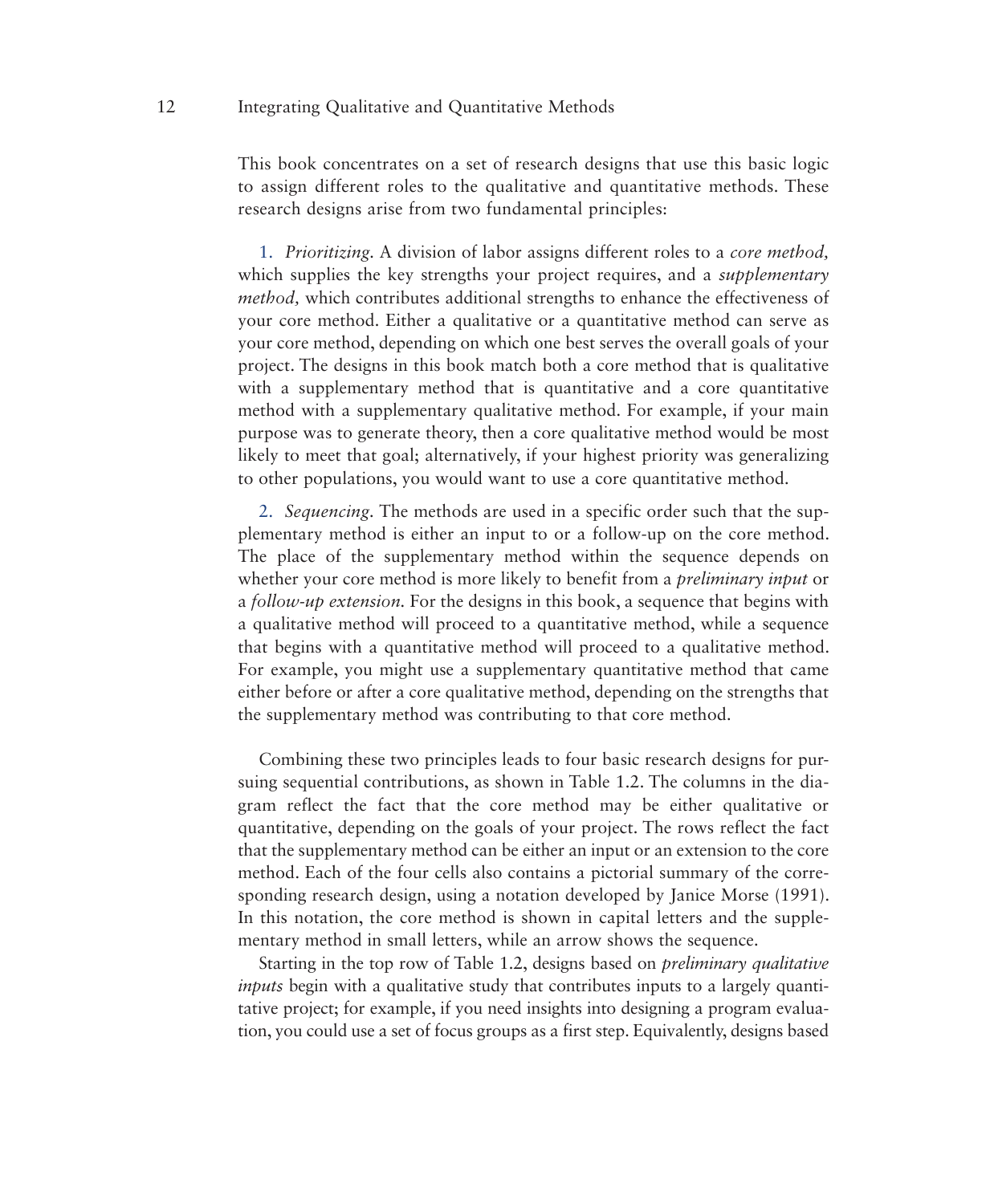| Table 1.2                     | Sequential Contributions Model for Integrating Qualitative and<br>Quantitative Methods |                             |                                              |                                                             |  |
|-------------------------------|----------------------------------------------------------------------------------------|-----------------------------|----------------------------------------------|-------------------------------------------------------------|--|
|                               |                                                                                        |                             | <b>Priority of Methods</b>                   |                                                             |  |
|                               |                                                                                        |                             | <b>Quantitative Priority</b>                 | <b>Qualitative Priority</b>                                 |  |
| Sequence of<br><b>Methods</b> |                                                                                        | Preliminary<br>Contribution | <b>Preliminary Qualitative</b><br>qual→QUANT | <b>Preliminary Quantitative</b><br>$quant \rightarrow QUAL$ |  |
|                               |                                                                                        | Follow-Up<br>Contribution   | <b>Follow-up Qualitative</b><br>QUANT→qual   | <b>Follow-up Quantitative</b><br>$QUAL \rightarrow$ quant   |  |

on *preliminary quantitative inputs* use a quantitative study as an input to a largely qualitative project; for example, if you need to locate specific categories of people for qualitative interviews, you could search for them in an existing database.

In the bottom row, designs based on *follow-up qualitative extensions* extend the results from a largely quantitative project with an additional supplementary qualitative study; for example, if you produced unexpected results from a survey, you could explore the sources of those results through in-depth interviews. Equivalently, designs based on *follow-up quantitative extensions* extend the results from a largely qualitative project with an additional supplementary quantitative study; for example, if you wanted to show the transferability of things that you observed in one location, you could use those conclusions to create a demonstration program in a similar setting.

One obvious question is whether these four designs are in fact the "best" way to combine qualitative and quantitative methods. The answer is that this book's emphasis on sequential contributions is *not a claim about how research should be done.* Nothing in this book claims that research using a sequential contributions approach is inherently superior to other motivations for combining methods. Instead, the goal is to provide a detailed description of a highly effective set of designs for how mixed methods research has been done and can be done. The main reason for emphasizing these sequential contributions designs is their practicality. The goal of this book is to systematize and develop a set of basic designs that are ready to be used in the field rather than to propose new but untested ideas.

\* \* \*

Overall, Chapters 1 through 5 emphasize the importance of matching the broader purposes that guide your research with the specific procedures you use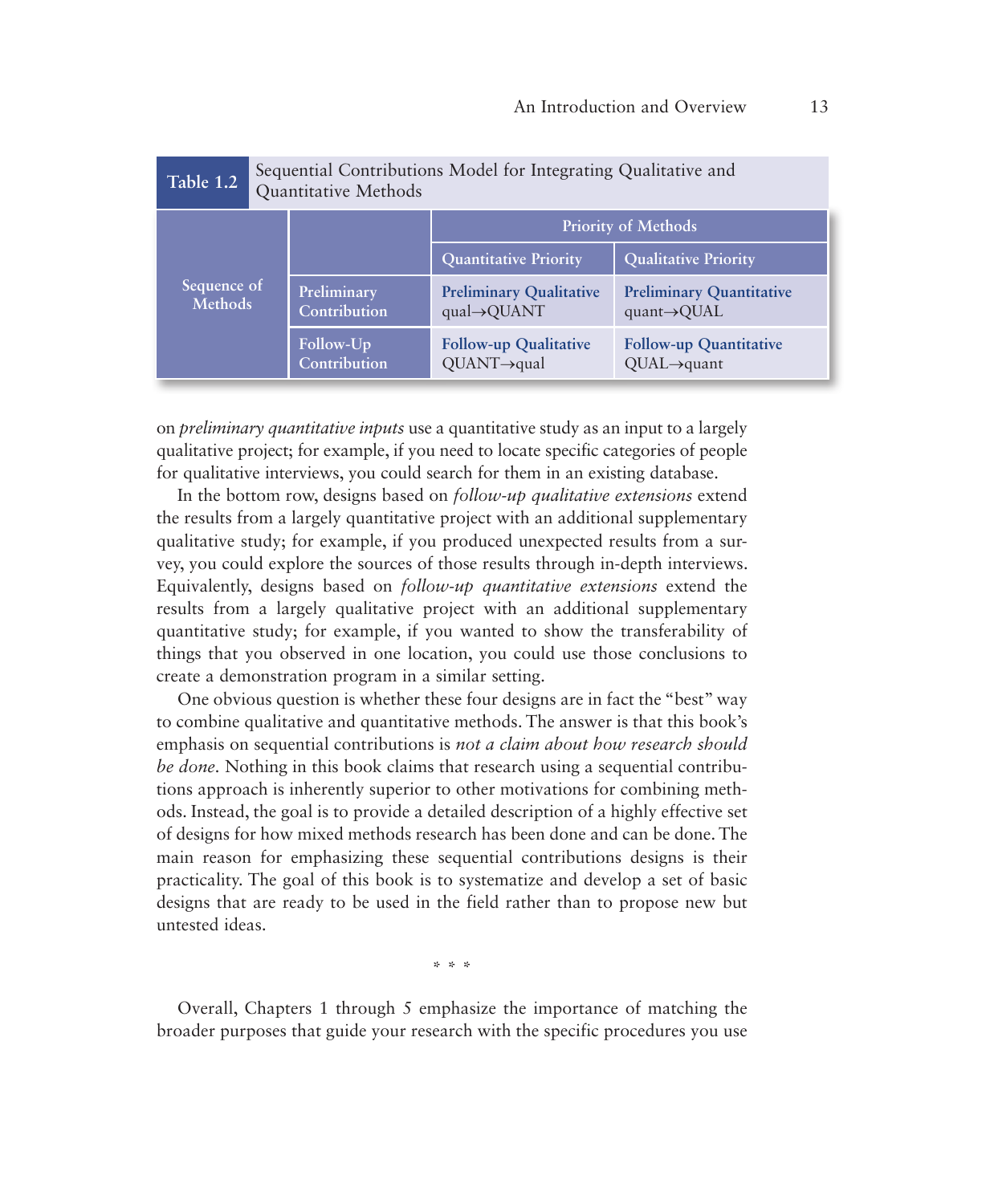to pursue those goals to avoid the problems that can arise in combining multiple methods. Once you have a solid conceptual framework for integrating qualitative and quantitative methods, the next step is to evaluate the concrete research designs that might serve your specific purposes. The second part of the book consists of four chapters that not only describe each of the basic sequential contributions designs in more detail but also provide a wide range of examples from real world research.

#### **PART 2: FOUR BASIC DESIGNS (CHAPTERS 6 TO 9)**

## *Preliminary Qualitative Inputs to Core Quantitative Research Projects (Chapter 6)*

This design represents a version of the sequential priorities model in which a preliminary qualitative study contributes inputs to a largely quantitative project (in Morse's notation, this is summarized as  $qual \rightarrow QUANT$ ). For example, if the core of your project is a survey, then a preliminary qualitative study would help you learn how the respondents think about the topics you want to cover in your questionnaire. Similarly, you might be able to increase the effectiveness of the intervention in an experimental design by beginning with a qualitative study that helps you understand the people whose behavior you want to change. Example 1.3 demonstrates how this design can be used to develop a new set of survey items.

## **Example 1.3** A Qualitative Input Design

One of the classic uses for preliminary qualitative data is to address a new area where few survey instruments or intervention projects exist. Krause (2002) used a series of qualitative studies as input to a larger survey researching the topic of religiosity among the elderly. This input was important for the project as a whole because the goal of the survey was to cover a wide range of feelings, experiences, and behaviors that were related to both formal religion and more informal aspects of spirituality. Because older Americans had rarely been asked about this aspect of their lives, the funders of this project specifically wanted Krause and colleagues to develop high-quality survey measures that other researchers could use as the basis for further research.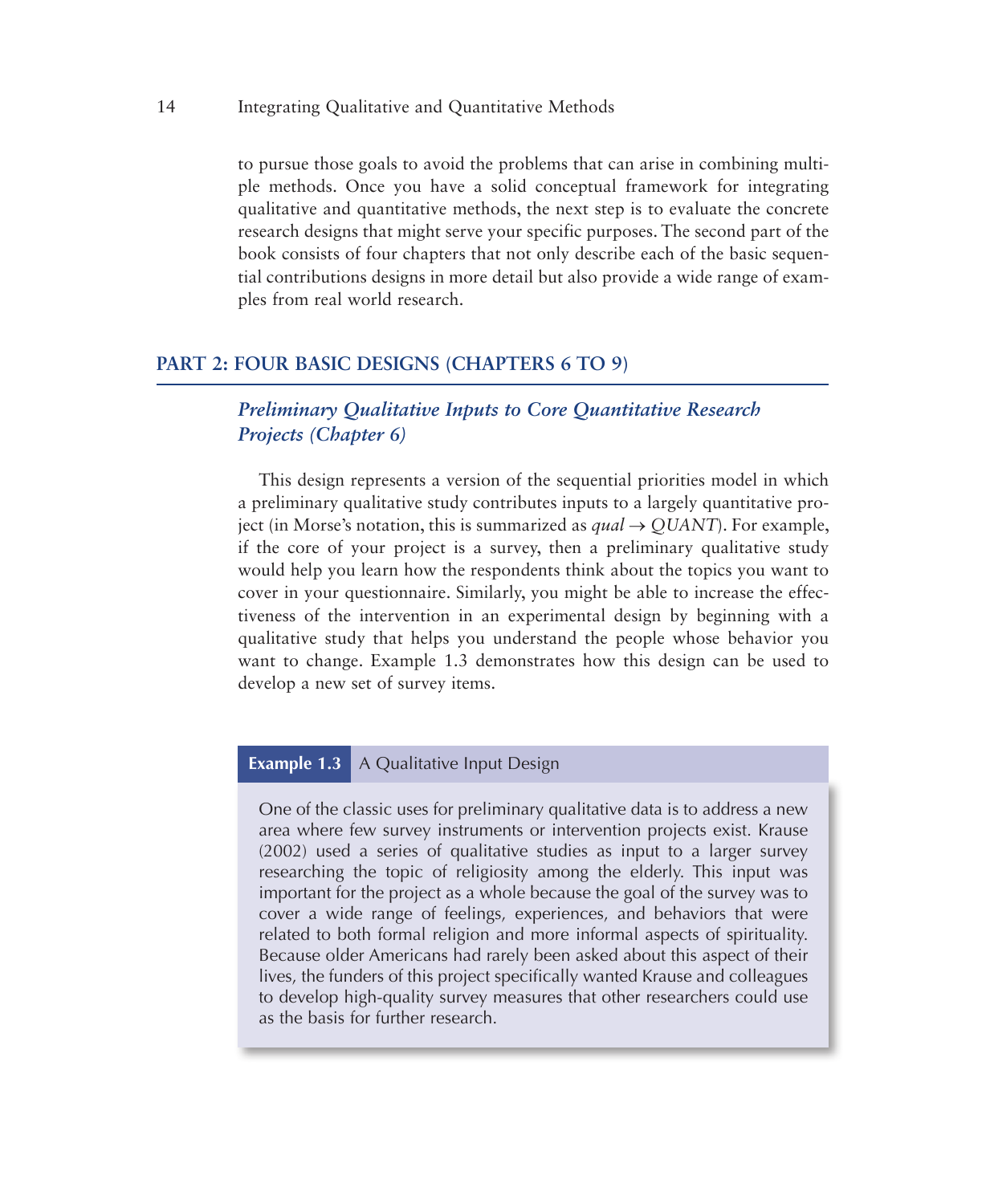As a first step in generating qualitative inputs for survey, Krause (2002) and colleagues used focus groups to uncover the participants' perspectives on the topics they wanted to include in the survey and to discover new topics that should be added. As a second preliminary study, they conducted individual, open-ended interviews to develop the content for a set of questions that would "operationalize" the things he had heard in the focus groups. Finally, they conducted relatively detailed "cognitive interviews" to hear how potential respondents reacted to the wording of the questions and then refined those questions accordingly. Most survey instruments do not require nearly this much preliminary development. In this case, however, little guidance was available with regard to the basic issues related to religion, health, and aging, let alone the specific questions that would address each of those topics. Krause et al. thus used a series of qualitative methods first to discover likely content areas, then to develop questions for those areas, and finally to define the actual wording of the survey items.

In general, qualitative studies make a valuable contribution in preliminary qualitative input designs because quantitative methods typically require predetermined research protocols before they enter the field. This means that you have few options for modifying a quantitative study after you begin collecting data, so it is important to start with the best possible content for your survey instrument or experimental intervention. If you ask the wrong questions in a survey or implement an inappropriate intervention in an experiment, then the whole project may be jeopardized. Thus, in cases where you have doubts about the appropriate content for either a survey or an experimental intervention, even a small preliminary qualitative study can make a major contribution.

## *Preliminary Quantitative Inputs to Core Qualitative Research Projects (Chapter 7)*

These designs use a quantitative study as an input to a largely qualitative project (*quant*  $\rightarrow$  QUAL). For example, if you are planning to conduct a case study that relies on participant observation as your core method, you might examine statistical data to choose a research site that matches the needs of your study. Similarly, if you are planning to do qualitative interviews, you might use an existing survey sample or other quantitative database to locate specific categories of informants who match your research interests. Thus, the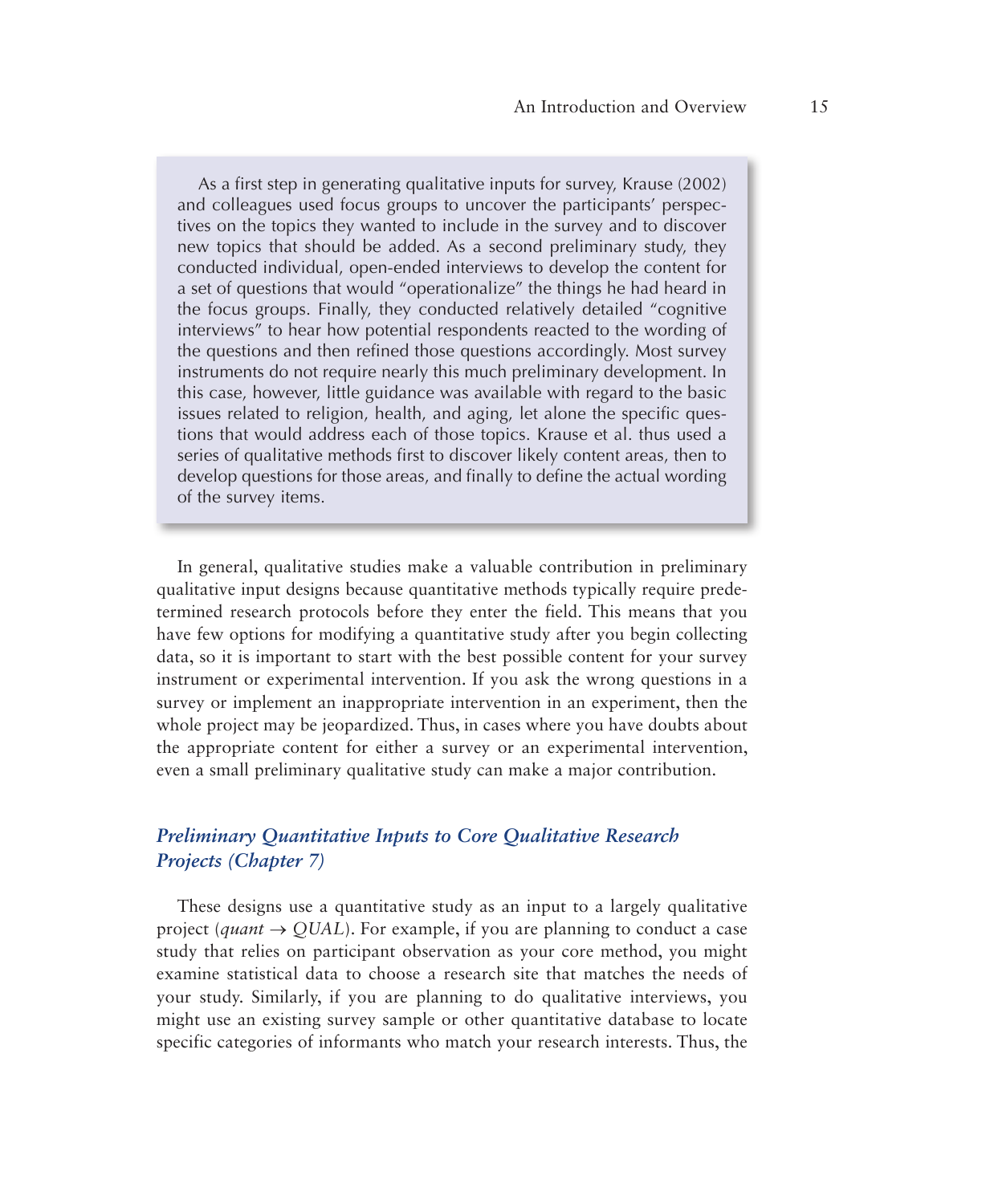most common form of preliminary quantitative input design uses a preliminary quantitative study to help select the sources for in-depth qualitative data collection, as shown in Example 1.4.

## **Example 1.4** A Quantitative Input Design

Quantitative databases are often a useful way to locate cases that are both unusual and interesting. A good example of this process is a cover story in *U.S. News & World Report* that used a series of six case studies to illustrate the key traits of outstanding high schools (Toch, 1999). To locate these schools, the magazine commissioned a preliminary quantitative study that was done by the University of Chicago's National Opinion Research Center. The quantitative portion of the project analyzed data on a variety of indicators from public sources for over 1,000 high schools in 6 large American cities to identify schools where students' performance consistently exceeded what would have been expected from their socioeconomic backgrounds.

The goal of this preliminary quantitative work was to locate schools that could serve as "exemplars," that is, schools for which something about their unique character, rather than their location or the income level of their students, was responsible for their success. The article concentrates on six detailed case studies that demonstrate a valuable policy or practice. For example, a public school in Detroit illustrates the importance of insisting on high standards through a demanding and focused curriculum; the school overcame its lack of resources and sent 95% of its graduates to college. Alternatively, a Catholic school in the South Bronx neighborhood of New York City showed the value of a sense of community as evidenced by an emphasis on volunteerism and social justice that created connections between the school and the local area as well as within the school itself. Overall, the fact that this project began with a systematic search for schools that produced excellence was a strong justification for paying attention to the in-depth lessons that the article produced from its six central case studies.

The quantitative study in a preliminary quantitative input design helps to focus the data-gathering efforts for the core, qualitative study. Because qualitative studies typically rely on small *N*s, such as one or two sites for participant observation or a relatively small number of informants for in-depth interviews, you can waste a great deal of time if you select an unproductive field site or run into trouble locating appropriate informants for your interviews. Qualitative studies thus tend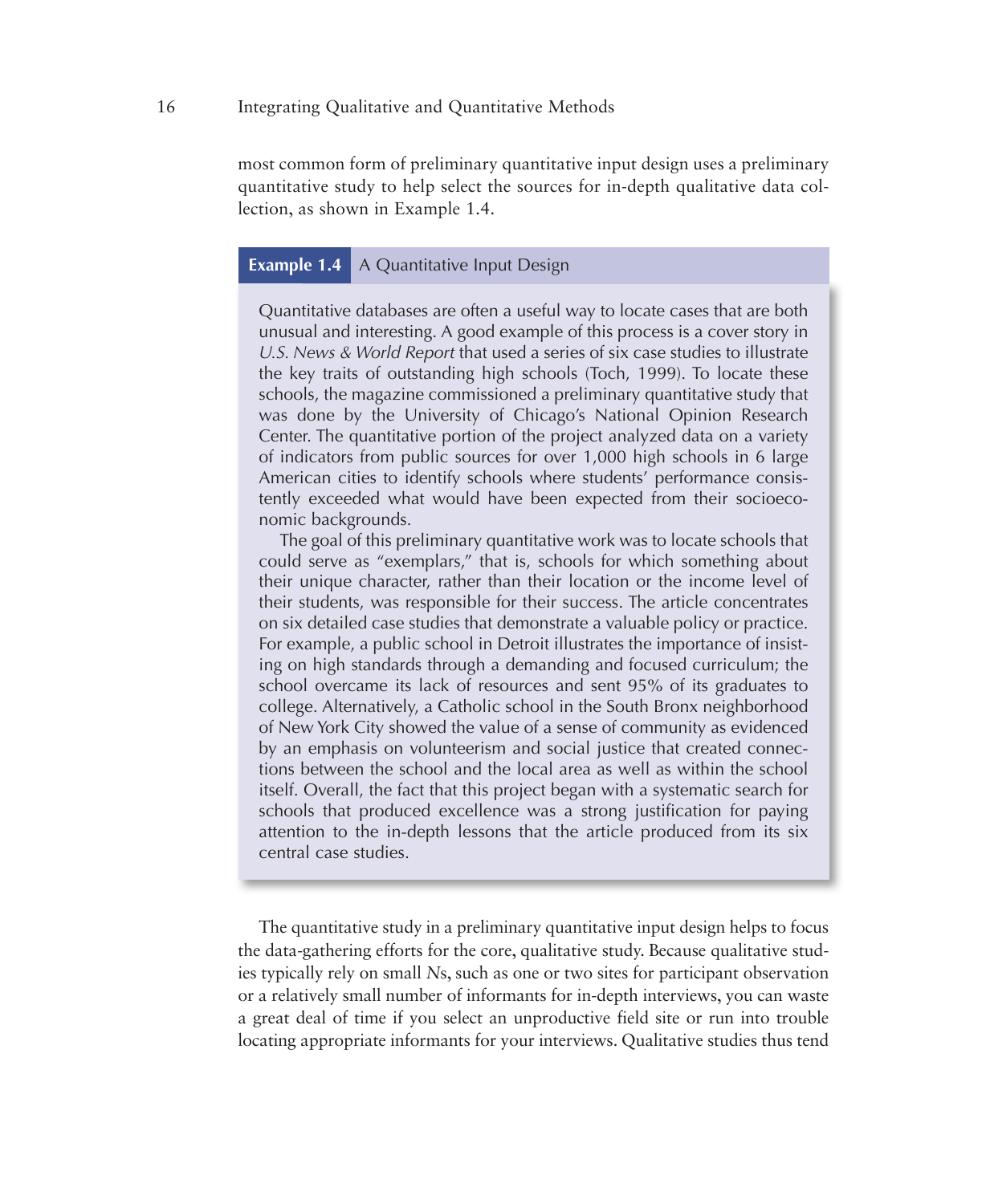to rely on a careful process of purposive selection to locate the data sources that are most relevant to the research topic. In these cases, the preliminary use of even a small quantitative study can provide important resources for targeting the most productive or theoretically relevant sources for your qualitative data.

## *Follow-up Qualitative Extensions to Core Quantitative Research Projects (Chapter 8)*

These designs use a qualitative study to follow up on a largely quantitative project ( $QUANT \rightarrow qual$ ). For example, if you conduct a survey that produces a set of unexpected results, then you could pursue those issues through additional qualitative interviewing. Similarly, if an experimental intervention has more impact at one site than another, then you might use qualitative observations to help clarify the difference. In both of these examples, a follow-up qualitative extension design builds on a core quantitative study, so you can address new questions that cannot be answered within the quantitative data themselves. Investigating these issues with an additional qualitative study is often an effective way to extend your work, particularly in comparison to mounting another full-scale survey or experimental intervention.

#### **Example 1.5** A Qualitative Follow-up Design

Experimental programs that do not achieve their goals are an especially good match to follow-up qualitative extension designs, as illustrated by the efforts to understand the failure of an intervention intended to reduce the rehospitalization of schizophrenic patients (Chinman, Weingarten, Stayner, & Davidson, 2001; Davidson, Stayner, Lambert, Smith, & Sledge, 1997). The project began with an intervention that followed the best available treatment model, using careful monitoring of symptoms to head off rehospitalization. Unfortunately, this intervention had no effect on readmission rates. Rather than simply labeling their experiment a failure, Davidson et al. conducted open-ended interviews with patients who kept returning through the "revolving door" between the community and the psychiatric ward. By asking the patients themselves about their experiences, the research team not only encountered a whole new perspective on why patients came back to the hospital but also discovered a promising way to decrease readmissions.

*(Continued)*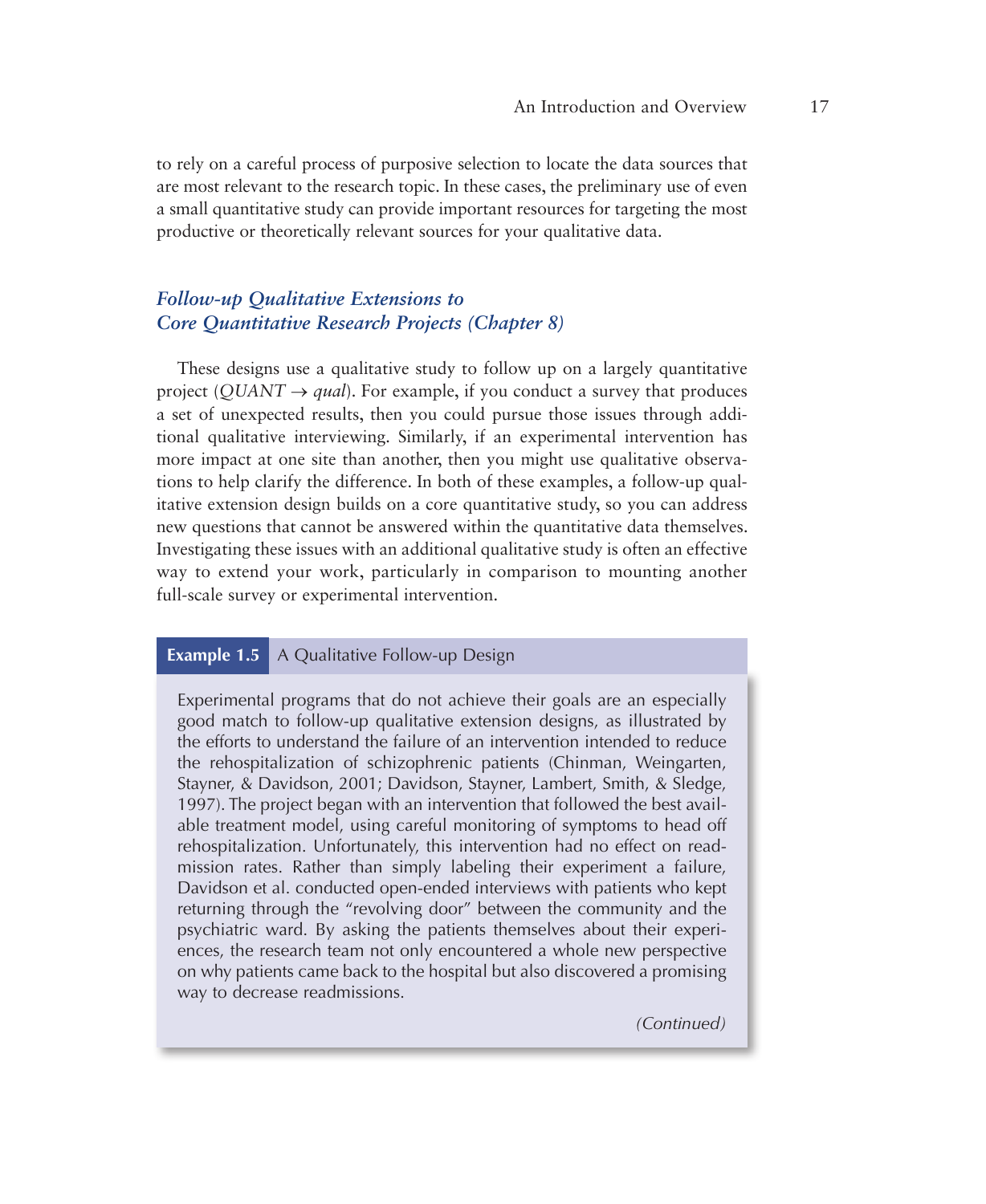#### (Continued)

The qualitative interviews showed that patients were often attracted to life in the hospital—especially in comparison to the lives that they lived in the community. The appealing features of the hospital included "respite, privacy, safety, and, above all, care" (Davidson et al., 1997, p. 777). In contrast, life in the community was often stressful, degrading, and isolated. Chinman et al. (2001) then described how the researchers worked with recovering patients to design a program for improving the patients' quality of life in the community so that hospitalization would no longer be as attractive. A key insight involved patients' frequent reports that the hospital was often the only place where people truly cared about their welfare. Hence, the revised intervention brought the former patients together in a regular series of group activities that featured mutual support as well as social opportunities. These group meetings not only assisted with the original goal of carefully monitoring symptoms but also created a community of peers who shared the same experiences and needs. Ultimately, readmission rates did fall in response to these revisions to the original intervention.

The point of the qualitative study in a follow-up qualitative extension design is to learn things that take you beyond the results provided by the quantitative methods that form the core of the project. On the one hand, the results from your quantitative studies may support your original hypothesis, in which case a follow-up qualitative study can help you illustrate the nature of those results. On the other hand, the predetermined questionnaires and protocols may not provide the data you need to investigate new issues that come up during the course of the research. Hence, either expected or unexpected results can create value for even a small qualitative follow-up study.

## *Follow-up Quantitative Extensions to Core Qualitative Research Projects (Chapter 9)*

These designs use a quantitative study to follow up on a largely qualitative project ( $\text{QUAL} \rightarrow \text{quant}$ ). For example, if you want to know how well the conclusions from a case study at a single site might apply to other sites, then a small survey can show whether the same processes are at work elsewhere. Similarly, if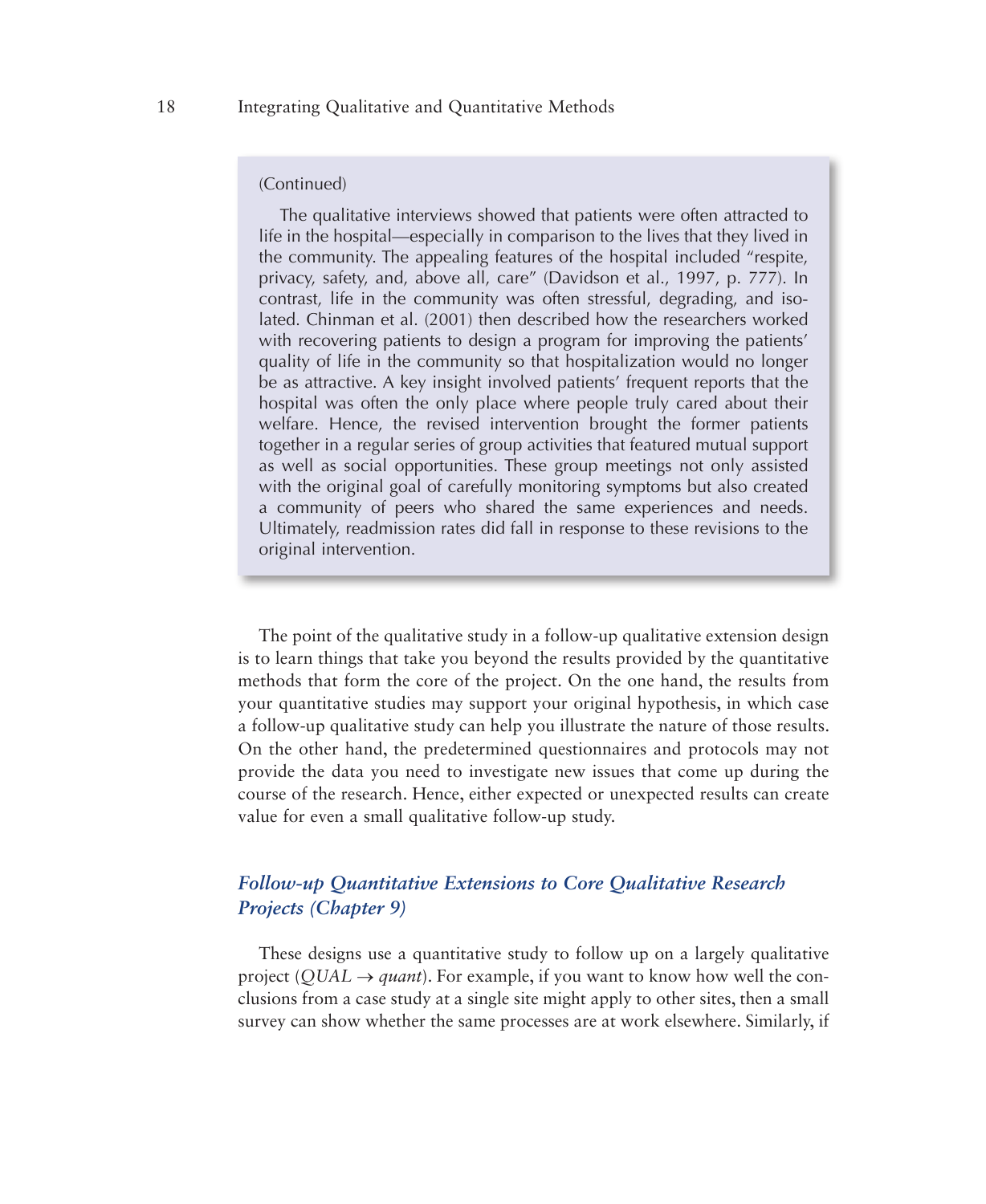your open-ended interviews lead you to conclusions about changes that will make a difference in your informants' lives, then a small-scale demonstration program could demonstrate how this intervention would work. As these examples and the extended Example 1.6 show, follow-up quantitative extension designs use a supplementary quantitative study to build on the results from a project that relies on a core set of qualitative methods.

#### **Example 1.6** A Quantitative Follow-up Design

Some of my early research with focus groups used a small quantitative study that followed up on a core qualitative study (Morgan, 1989). The primary goal of the project as a whole was to understand the role of social support networks in the lives of recent widows, and I wanted to do a highly exploratory study of how others affected the widows' adaptation to this stressful life event. Hence, focus group interviews consisted of only one question: "What things have made your life either easier or harder since your husband died?" Note that this question makes no reference to the role of other people so as to address this topic within the larger context of the experience of widowhood. To address issues of social support, I systematically coded for references to other people and things they did they that made life either easier or harder for the focus group participants.

An unexpected result from the qualitative portion of the project was the discovery that although negative interactions with other network members were relatively uncommon, they seemed to have just as much, if not more, impact as positive, supportive interactions. This idea was largely undiscussed in the literature, so I wanted to follow it up with a small survey, whose purpose was to demonstrate that negative aspects of relationships could have strong effects on the lives of older people in general, not just recent widows. The supplementary study contained standard questions about supportive interactions and a new set of questions that asked about parallel versions of negative interactions. I gave this survey to a "convenience sample" of 20 older people who had not experienced a specific stressful life event. Even the small sample in this follow-up study clearly showed how powerful negative relationships were. This served the purpose of enhancing my ability to pursue further research based on more survey measures that demonstrated the ability to apply my insights to a broader, more general set of participants.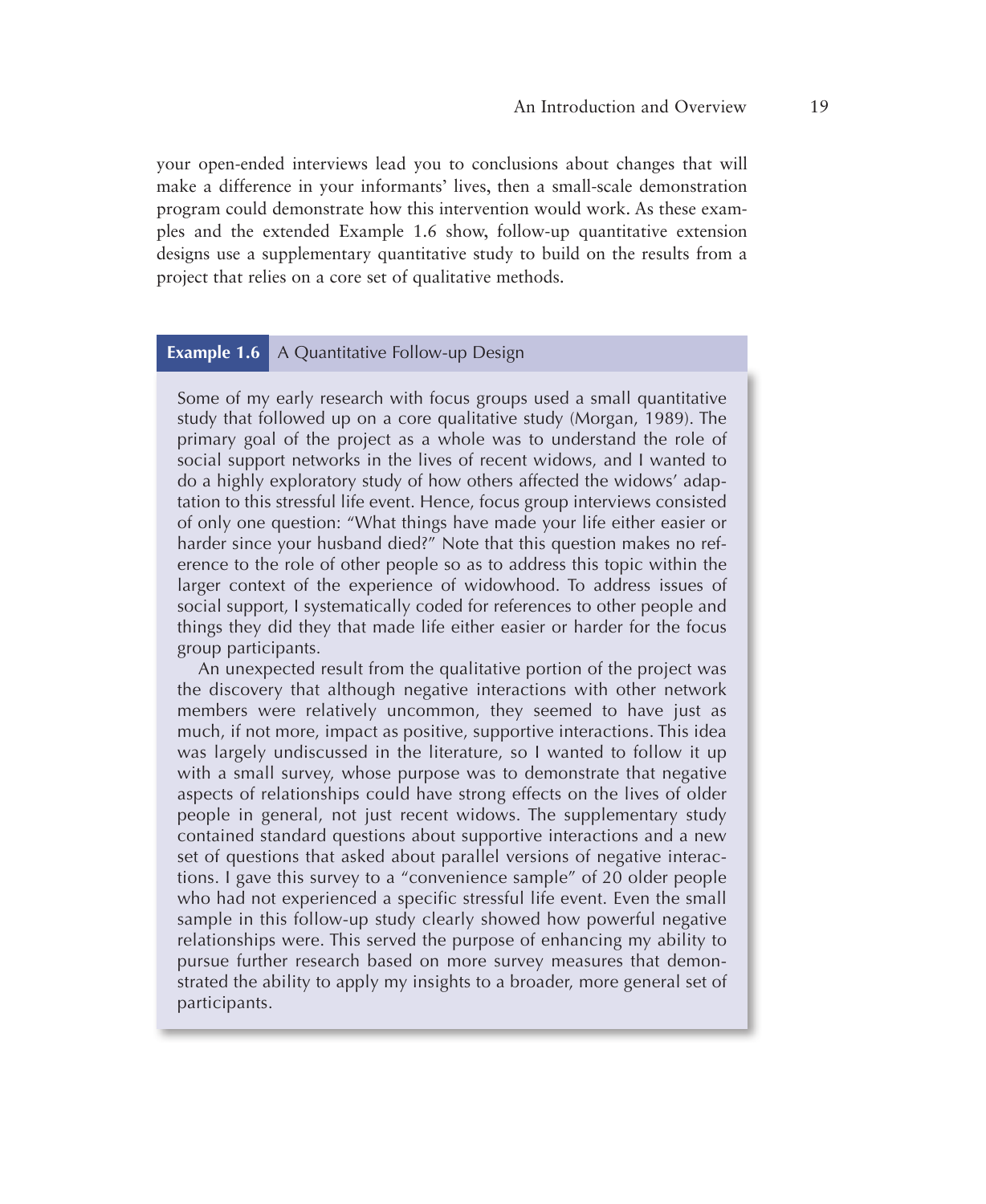The follow-up quantitative study in a follow-up quantitative extension design contributes the ability to enlarge the range of settings and populations that the research project can address. Many qualitative studies are guided by the goal of understanding a particular set of circumstances or "context" in depth and detail. Thus, if you want to demonstrate that the results from a qualitative study apply more broadly or that they can be transferred to other settings, then you might use a follow-up quantitative extension design.

\* \* \*

Taken together, the four designs that make up the sequential priorities model occupy the central portion of this book. Following that section, the chapters in Part 3 (Chapters 10 to 12) take up more specific issues, most of which are extensions of the topics raised in earlier chapters.

## **CONCLUSIONS**

Each of the chapters in Part 1 of the book will conclude with a consideration of the same three basic points, which summarize the basic argument for the book as a whole.

1. *Every successful research project requires two things: a meaningful research question and an appropriate way to answer that question.*

This statement describes the most basic elements that you need before you can begin the process of designing any project. Regardless of whether your research uses qualitative, quantitative, or mixed methods, you need to find appropriate ways to answer meaningful research questions. In particular, you need to match the strengths of your research procedures (i.e., research methods) to your research purposes (i.e., the questions you want to answer). Choosing to do mixed methods research means that you need a wider set of strengths than you can get from either qualitative or quantitative methods alone. The underlying reason you need this combination of different strengths almost always involves the choice to pursue a more complex set of purposes. Thus, the best way to address many of the problems that can arise from the substantial differences between qualitative and quantitative methods is to begin with a strong sense of how your research procedures will accomplish your research purposes.

In terms of future directions for the field of mixed methods research, an emphasis on a pragmatic linkage between purposes and procedures offers a promising direction. This kind of overarching framework is especially important because efforts to integrate qualitative and quantitative research are occurring across such a wide range of disciplines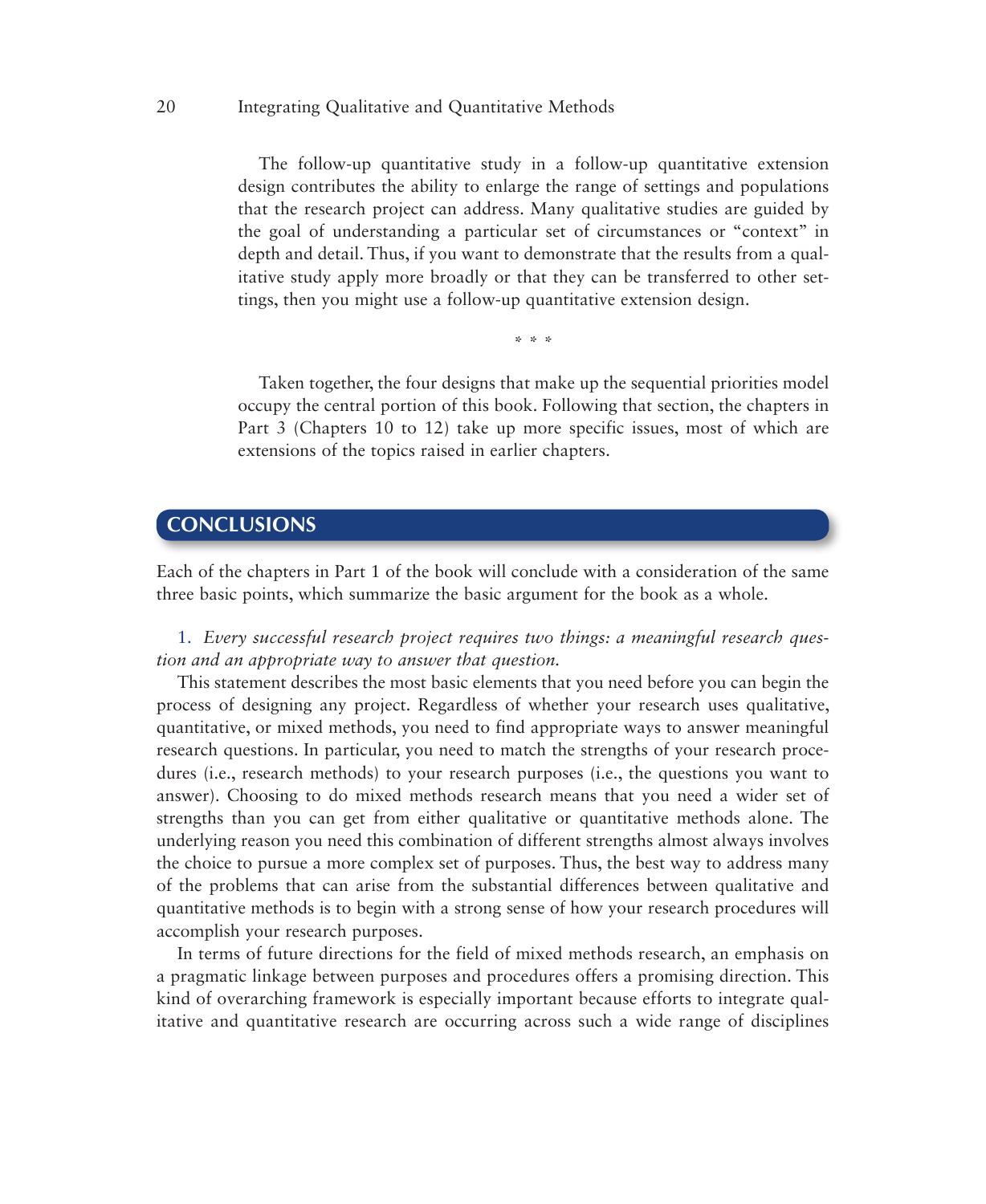within the social sciences. One way to increase the level of consensus in the field is through a reliance on pragmatism as a conceptual framework. Another way to encourage conversations across disciplines is to develop a concise and comprehensive set of research designs. This book thus pursues both pragmatism at a conceptual level and research design at practical level to provide a common frame of reference for mixed methods research as a field.

## 2. *Deciding how to do your research depends on a clear understanding of why you are doing the research.*

This second point moves the broad nature of the first point into the realm of the specific decisions you need to make about your research designs. It is often said that your research questions should determine your research methods, and it is research design that creates the essential connection between these two. Effective research design is equally about why you are doing your research and how you will do it. Making decisions about research design thus requires careful attention to both the purposes behind your research and the procedures you use to address those purposes. Hence, the presentations of the designs that make up the core of this book will balance descriptions of how to use a specific design with equivalent discussions of when and why you would use that design.

One of the advantages of mixed methods research is the range of purposes that you can pursue. This flexibility comes at a price, however: the greater complexity of the procedures involved in using a combination of methods. This complexity reinforces the importance of creating explicit and detailed linkages between your purposes for using mixed methods and your procedures for doing so. Thus, the best way to address many of the problems that can arise from the substantial differences between qualitative and quantitative methods is to begin with a strong sense not just of what your research goals and your methods will be but also of how your research procedures will accomplish your research purposes.

## 3. *Choosing research methods that can accomplish your research goals requires knowing both what your options are and how to evaluate those options.*

Saying that your project requires the different strengths of different methods means that you need to know not only the strengths of those methods but also the specific purposes those strengths can serve. The more you understand what a set of research methods can and cannot do, the easier it is to match those procedures to your purposes. Qualitative and quantitative research already have well-understood sets of assumptions about the strengths of their methods and the purposes that match those strengths. This book moves toward the same level of specificity for the procedures associated with mixed methods research by offering detailed presentations of the four options for research designs, as well as clear guidance for evaluating how well each of those designs matches a specific set of research goals.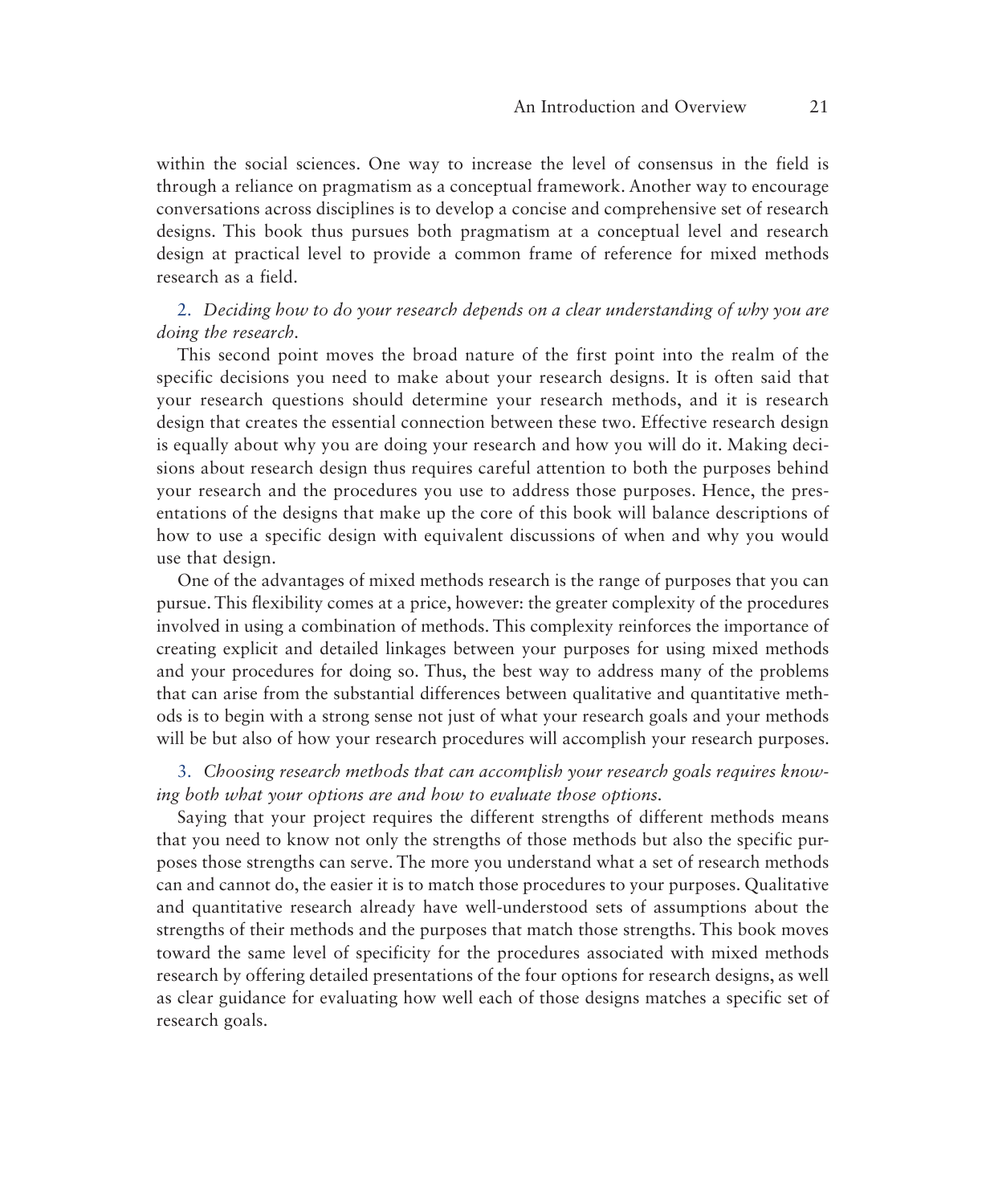In mixed methods research, the need to work with multiple methods complicates the basic idea that you need to choose methods that will answer your questions. In particular, when you collect both qualitative and quantitative data, you need some way to deal with the differences between these procedures. This means you must go beyond selecting each type of method for its specific strengths; in addition, you need to consider your choices according to how you will integrate the different kinds of results that each method produces. This means that choices about research design are even more critical to integrate your research procedures so as to address your research purposes.

\* \* \*

Ultimately, the field of mixed methods research should pursue a path that leads to the same kind of consensus that already characterizes qualitative research and quantitative research. The three parts of this conclusion suggest the broad basis for such a consensus. First, there needs to be a general agreement about the kinds of research questions that are most meaningful to pursue with mixed methods research. Second, there needs to be well-understood statements about the implications those research purposes have for our research procedures. Finally, there needs to be a shared sense of how the specific strengths of different research designs make them well suited for some of these purposes and less appropriate for others. The book cannot promise to address that large an agenda. Still, as the familiar proverb says, a journey of a thousand miles begins with a single step, so it is important to take that step in the right direction.

## **SUMMARY**

Mixed methods research begins with the recognition that different methods have different strengths. Qualitative and quantitative methods can thus make very different contributions to any project that combines the two. These same differences, however, also make it more complex to integrate the results. At the broadest level, pragmatism meets this requirement with a conceptual framework that links research methods and research goals. Next, bringing qualitative and quantitative methods together requires a detailed understanding of their separate strengths, along with research designs that explicitly integrate those strengths. Among three possible approaches to integrating the results from mixed methods research, the current emphasis is on a sequential priorities model. In this model, a supplementary study serves as either an input or a follow-up to a core study, yielding four possible research designs:  $qual \rightarrow \text{OUANT}$ ,  $quant \rightarrow \text{OUAL}$ ,  $QUANT \rightarrow qual$ , and  $QUAL \rightarrow quant$ . Taken together, this set of research designs offers a powerful set of possibilities for integrating the results from qualitative and quantitative methods.